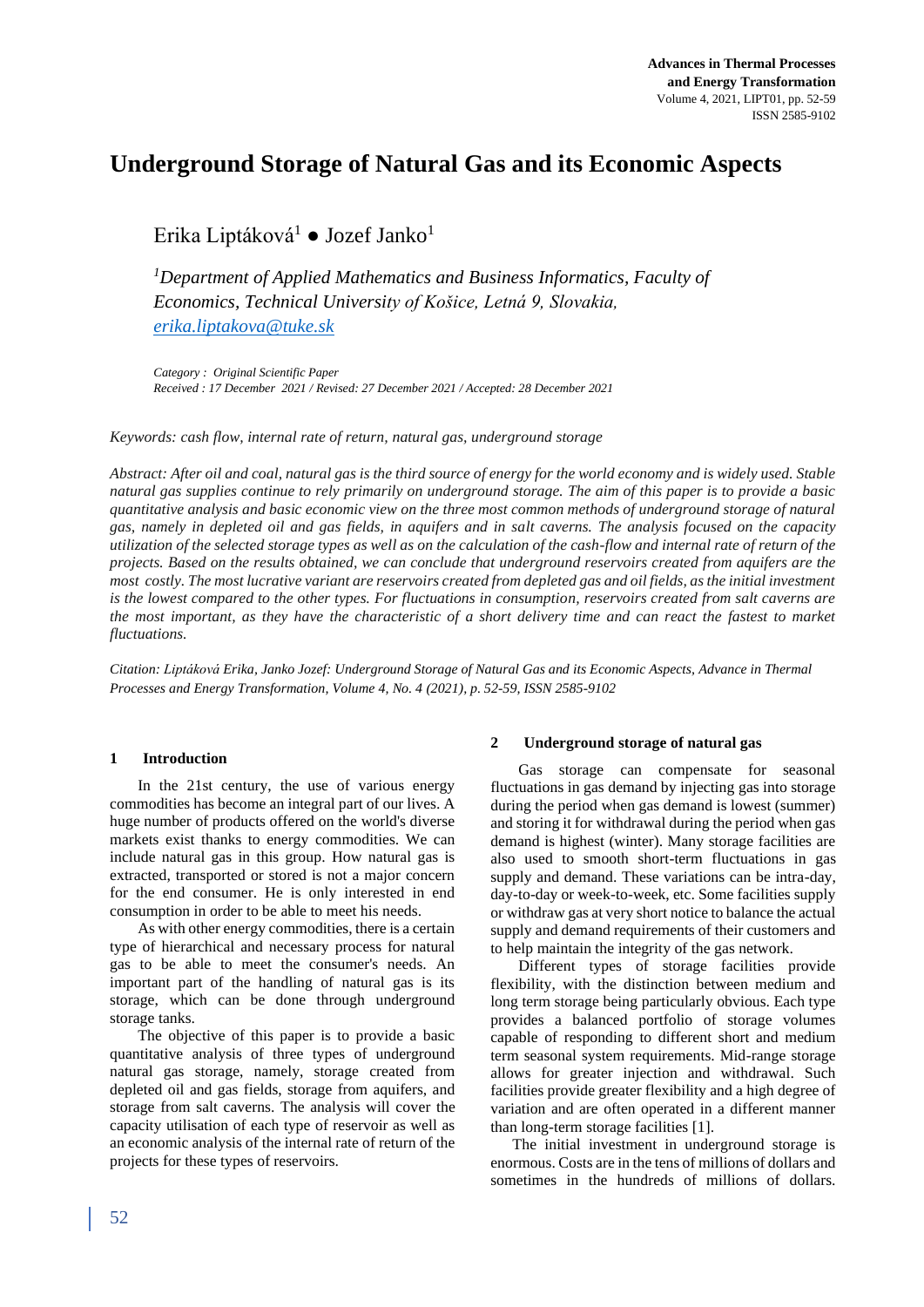Therefore, these investment costs need to be well managed in order to achieve the lowest annual cost over a long period of time. As with many other types of projects, the minimum investment may not always translate into minimum annual costs. The extent of flexibility to achieve optimal economic conditions will vary for underground storage tanks. It may sometimes be the case that the storage requirements and constraints of the chosen type of storage tank will be limited. In that case there will be little room for economic manoeuvre [2].

# *2.1 Types of underground storage*

Stable natural gas supplies depend primarily on underground storage facilities. These help to offset seasonal fluctuations in demand and protect against gas supply disruptions. There are three types of underground gas storage facilities: [3]

- depleted natural gas fields,
- aquifer reservoirs,
- salt cavern reservoirs.

The first two store gas in natural porous layers (i.e. inside pore spaces in the rock). These storage facilities tend to have large amounts of storage capacity but relatively low gas injection and pumping rates. They are therefore suitable for seasonal gas storage.

Salt caverns tend to have relatively small amounts of storage capacity but high injection or pumping rates. They are therefore suitable for storage for peak loads or as trading tools for short-term arbitrage due to changes in weather or changes in demand (e.g. weekend demand versus weekday demand).

These storage tanks have several advantages, the main ones being the length of time they are able to store natural gas. In many cases, they are capable of storing it theoretically for up to millions of years.

In the following section, we describe the basic types of underground gas storage.

## **2.1.1 Storage in depleted gas and oil fields**

Most of the underground storage is built from depleted gas fields. This is because of their proven ability to hold gas for long periods of time and also because of the usual presence of a large number of wells.

The behaviour of these areas is also known from the long history of exploitation. However, this does not necessarily mean that any gas or oil field that has been exploited in the past is suitable for underground storage. The main considerations regarding the suitability of a depleted gas field for conversion to underground storage are [1]:

- containment,
- size
- reservoir characteristics,
- productivity and injectivity,
- water-bearing capacity,
- condensed original gas content,
- distance to existing infrastructure and market.

#### **2.1.2 Storage in aquifers**

An aquifer is a porous reservoir filled with water. By injecting gas into this type of reservoir, it can be converted into an underground gas storage tank. Once commissioned, the behaviour and operation of the plant is similar to that of gas storage tanks.

With this type of storage, there is more uncertainty as to the ability of the tank to contain the gas. In the case of aquifers, it is necessary to re-establish a protective layer that will provide the necessary properties for proper and efficient underground storage. Among other things, this requires special core analysis of field tests coupled with gas injection tests into the reservoir. The maximum pressure in many gas tanks is often limited to the original tank pressure. However, in the aquifer, the pressure must be higher than the original pressure in order to be able to inject any gas. In addition, there is often a lack of knowledge of reservoir characteristics and an adequate model due to the lack of existing wells and production history. All of this means that the lead time to create an underground storage reservoir in aquifers is longer than for depleted gas fields and that the initial cost is usually higher as well. [1]

## **2.1.3 Storage in salt caverns**

The use of salt caverns as underground gas storage facilities depends on the presence of vast underground salt reserves at accessible depths. Large cavities can form in rock salt, which is only a few hundred metres below the earth's surface, to store gas and can be easily pumped out of boreholes.

There are a number of criteria that need to be considered to make a salt cave suitable for gas storage. These criteria include mainly [4]:

- sufficient size, volume;
- short- and long-term structural stability;
- limited volume reduction (wall convergence due to salt flow);
- safe storage of the stored material (no loss of gas).

#### **3 Quantitative analysis of natural gas storage**

For the purpose of the analysis, three types of reservoirs were selected in the USA, namely in the states of California, Illinois and Texas. These states contain reservoirs developed in gas and oil fields, aquifers and salt caverns. The analysis was carried out using data from 2010-2019, but it is important to note that underground reservoirs were already developed prior to this period, and it is now likely that the initial capital investment has been paid off and the projects are profitable.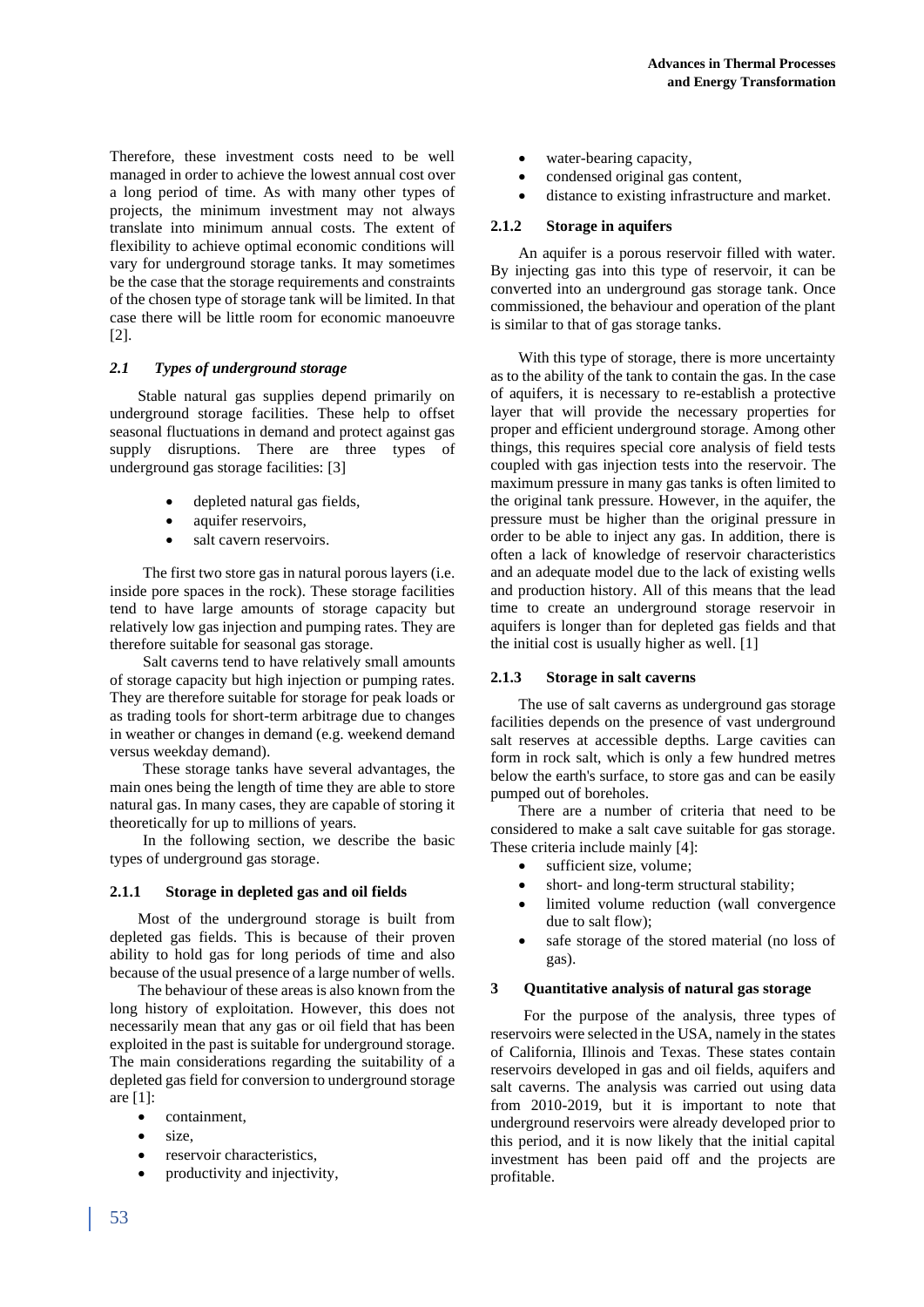A number of factors were taken into account in developing the analysis, namely:

- CAPEX capital expenditures,
	- OPEX operating expenditures,
		- o gas injection and pumping costs
		- o gas storage costs
- Total gas capacity
- Base gas the amount of gas required to be maintained in storage to maintain the efficiency of the deliverability of the reservoir,
- Working  $gas the amount of gas that can be$ handled, traded,
- $Injections the amount of gas injected into the$ storage tanks,
- Withdrawals the amount of gas withdrawn from storage,
- Price the price of natural gas over the period 2010-2019,
- Storage type depleted gas and oil fields, aquifers, salt caverns [5].

All calculations and graphical representations were created using MS Excel.

## *3.1 Characteristics of different types of underground gas storage*

In the beginning of the quantitative analysis we will focus on the capacity characteristics of the reservoirs, namely:

- Total gas capacity;
- Base gas;
- Working gas;
- Working and base gas.

The data for the years 2010-2019 will be displayed graphically using a line chart, which will be complemented by a trend line of storage capacity utilisation.

## **3.1.1 Capacity utilization in depleted gas and oil fields**

Data on underground reservoirs created from depleted gas and oil fields in the State of California were used for the analysis. Figure 1 shows the amount of storage capacity in the State of California from 2010- 2019. Underground storage tanks created from depleted gas and oil fields are located in this area. They are known to be able to capture residual gas on their territory, thus reducing initial costs.



*Figure 1: Maximum storage utilization in California in 2010- 2019 (billions m<sup>3</sup> gas)*

*Source: Own calculations and processing according to [5]*

The capacity of these underground reservoirs was expanded several times during the observation period. During the period under observation, the underground gas reservoirs created in depleted gas and oil fields needed approximately 40% of their total capacity to store the base gas necessary to maintain efficiency in pumping and injection. The remaining 60 % serves as storage capacity for working gas.

During the period under observation, the total amount of working gas and base gas combined has been gradually decreasing. The decreasing linear trend (dotted line) indicates a gradual reduction in the use of these storage tanks.

Even though the total storage capacity of the reservoirs has been expanding over the years, the amount of working gas in the reservoirs has been decreasing. This may be indicative of a number of factors, e.g. there may have been a shortage of gas on the market, or gas prices may have been high, or it may have depended on the weather. In any case, the analysed storage facilities did not use their full gas storage potential in the period under observation.

## **3.1.2 Capacity utilization in aquifers**

We will describe the storage of natural gas in underground aquifers using the example of reservoirs in Illinois. Figure 2 captures the maximum storage capacity utilization from 2010-2019. We can observe the effect of seasonality  $-$  in the summer periods, working and base gas storage combined approached close to the maximum possible storage capacity and, conversely, in the winter periods, the working gas level in the reservoirs declined.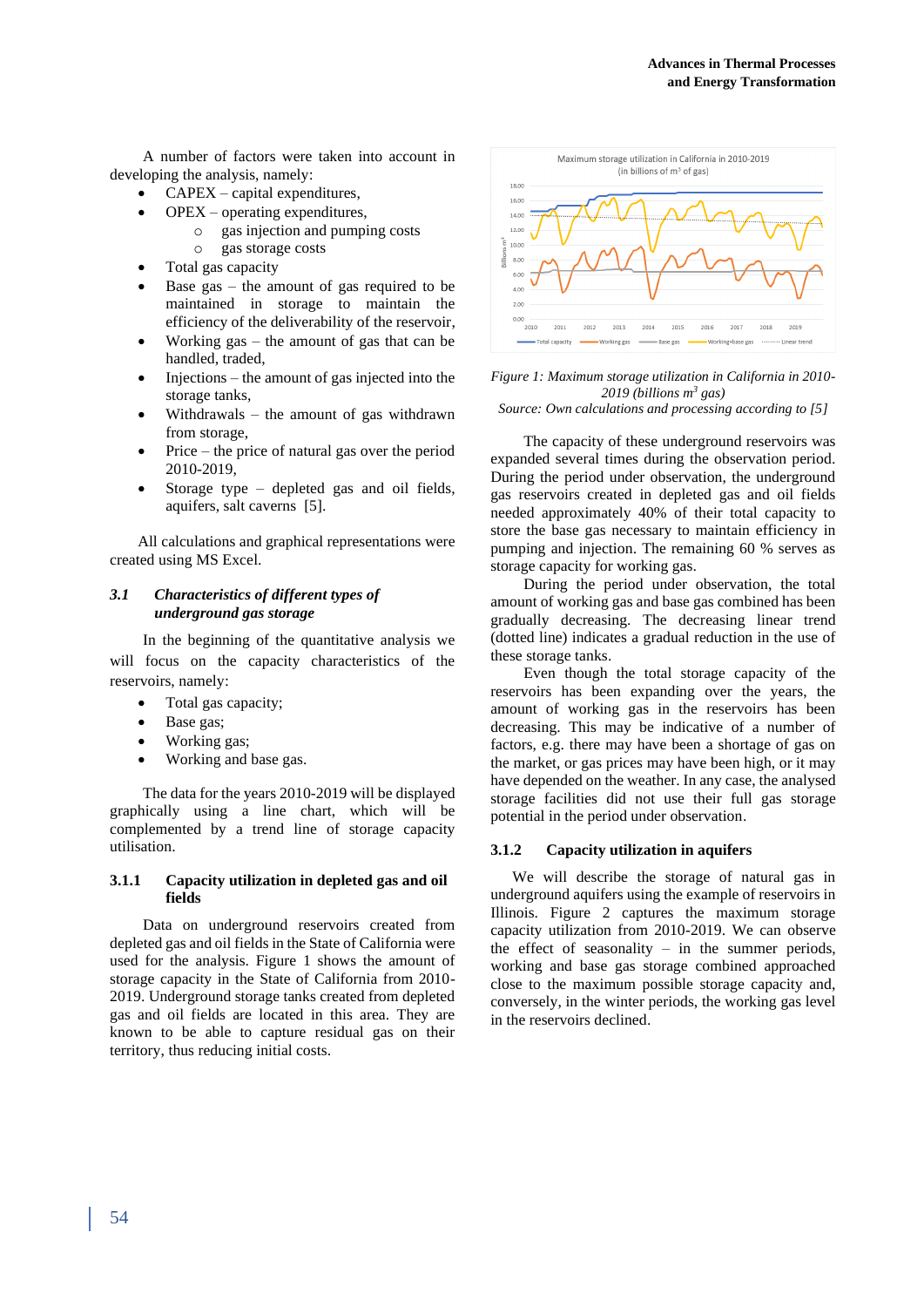

*Figure 2: Maximum storage utilization in Illinois in 2010- 2019 (billions m<sup>3</sup> gas) Source: Own calculations and processing according to [5]*

We can note that reservoirs formed from aquifers need huge amounts of base gas to maintain reservoir efficiency. Almost 70 % of the reservoirs have to be made up of base gas in order to maintain the efficiency of these reservoirs as high as possible. This suggests that only around 30 % of the storage capacity can be working gas that has a real use for the population.

Figure 2 also shows a very slightly increasing linear trend in capacity utilisation (dotted line), which indicates a slight increase in working and base gas in storage, which is probably driven by the increase in total storage capacity over the observed period.

#### **3.1.3 Capacity utilization in salt caverns**

We selected underground natural gas reservoirs located in salt caverns in the state of Texas to illustrate the natural gas reservoirs located in salt caverns during the period 2010-2019. This type of reservoir stands out for its flexibility and allows for multiple injections and withdrawals of gas throughout the year. We can see this fact in the graph in Figure 3, where we can notice that the seasonality is not as pronounced as in the case of reservoirs created from aquifers. Although several bottoms are recorded at the turn of the observed years, and thus in the winter periods, similar situations can be seen during the summer periods of each year. Of course, these values do not reach such low numbers as in the colder months, but some activity is also observed during the summer periods.

The underground reservoirs we have observed, formed from salt caverns, need approximately 35% of the total capacity to store the base gas (see Figure 3). The remaining 65% is available for working gas storage. Thus, we can see that over the observed period there was still some margin and potential to store more working gas in the reservoirs.





Figure 3 also shows a very slightly increasing linear trend in the volumetric use of reservoir capacity in salt caves (dotted line). The trend shows a minimal increase over the observed period.

#### *3.2 Analysis of the cash-flow and internal rate of return on investments in different types of underground gas storage facilities*

Underground natural gas storage facilities are very costly projects that are expected to return on investment rather in the long term. As the initial costs are extremely high, it is not possible to assume a return on investment in the short or medium term. There are several ways of valuing these investments.

In our article, we calculate both the cash-flow and the internal rate of return of the projects for the construction and operation of the three types of underground natural gas storage mentioned above. The analyzed reservoirs were already built before the observation period 2010-2019, and most likely for some of them the initial costs are already paid off and some of them may even be moderately profitable at present.

IRR (internal rate of return) is a metric used in financial analysis to estimate the profitability of potential investments. IRR is a discount rate that makes the net present value (NPV) of all cash flows equal to zero in a discounted cash flow analysis. Generally speaking, the higher an internal rate of return, the more desirable an investment is to undertake.

The formula and calculation used to determine this figure are as follows [6]:

$$
0 = NPV = \sum_{t=1}^{T} \frac{C_t}{(1 + IRR)^t} - C_0
$$

where:

 $C_t$  – net cash inflow during the period t  $C_0$  – total initial investment costs *IRR* – the internal rate of return

*T* – the number of time periods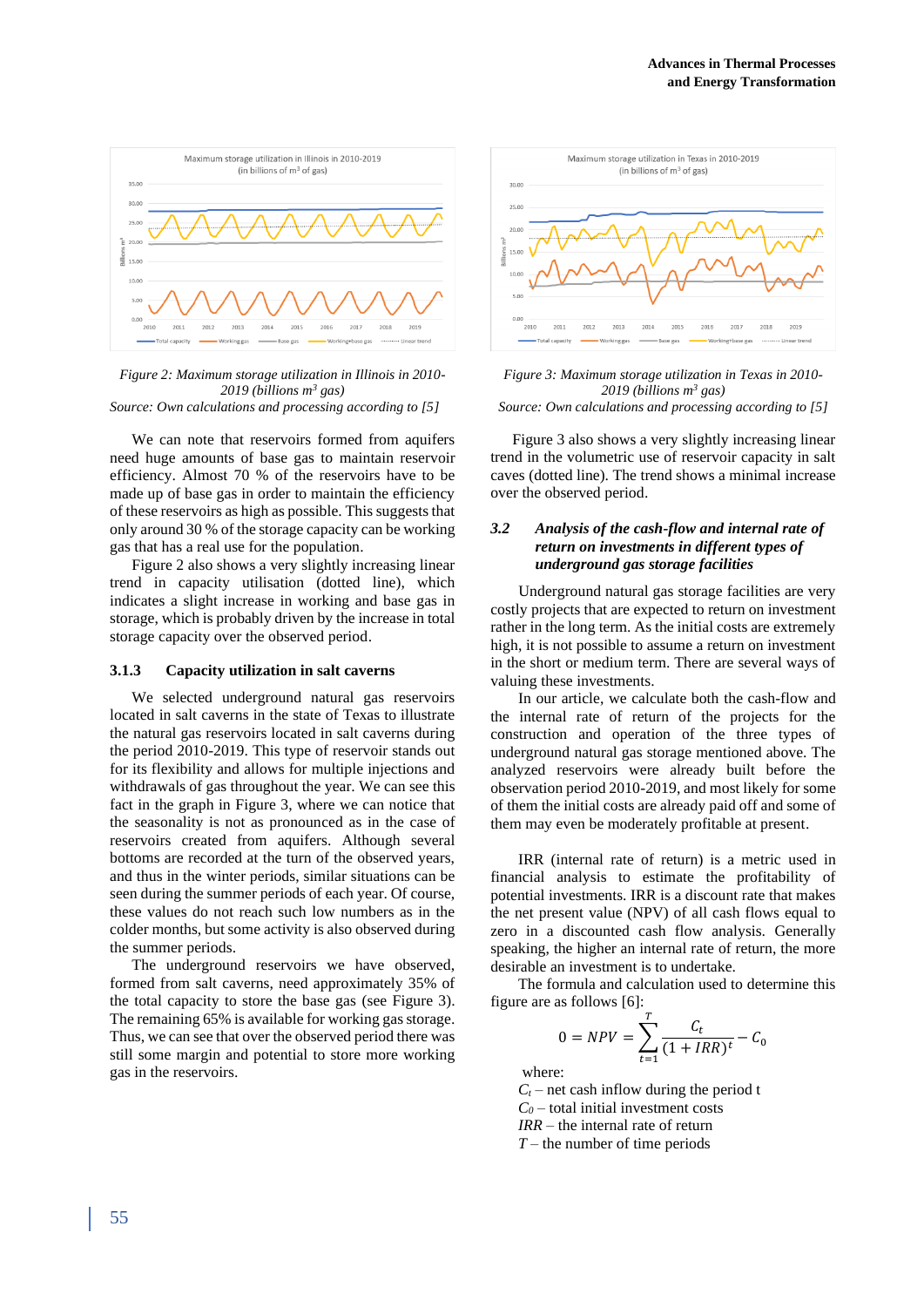The term cash flow refers to the net amount of cash and cash equivalents being transferred in and out of a company. A company's ability to create value for shareholders is fundamentally determined by its ability to generate positive cash flows [7].

When calculating the initial investment, we took into account: the type of storage tank, the total storage capacity in 2010 and the approximate valuation of the storage tank type.

The variables used in the cash-flow calculations are: total storage capacity, working gas volume, pumping volume, injection volume and gas price. All values have been converted to the relevant month from 2010 to 2019.

Costs and revenues are calculated as follows:

1. Revenue

- Pumping volume  $\times$  gas price
- 2. Costs
	- Total reservoir capacity  $\times$  reservoir construction costs (depleted gas and oil fields);
	- Reservoir injection  $\times$  injection rate;
	- Drawdown from reservoir  $\times$  drawdown rate;
	- Storage in the reservoir  $\times$  storage rate;
	- Expansion of total capacity  $\times$  cost of reservoir expansion.

 Figure 4 shows the cash flow of underground reservoirs in California, that is, reservoirs created from depleted gas and oil fields over the observation period 2010-2019.





Over the years, a gradual repayment of the initial costs of the underground storage tank construction is observable. With the exception of 2012, when up to three reservoir expansions took place, which significantly increased the costs in that year, the values have gradually approached the 0 mark. This threshold is indicative of the point at which the completed project enters the positive numbers, and therefore the initial investment is paid off and the reservoirs begin to generate a profit for the company.

The initial investment did not reach positive numbers during the observation period 2010-2019. However, it is likely that if we had chosen a longer time period, the project might already be in positive numbers.

We have also calculated the internal rate of return (IRR) on investment (ROI) in the project. For comparability, we expressed the IRR after five and ten years in the period:

- IRR after 5 years: -33.51 %
- IRR after 10 years: -13.80 %

The calculated values indicate that the project is not profitable. However, when calculating the value after ten years, we arrive at a value significantly closer to positive figures, which means that the project can move into positive figures in the next few years.

The construction and development of underground reservoirs in aquifer areas is more costly than in the case of depleted gas and oil fields and salt caverns. At the same time, this type of storage also has the longest development time, making it the least lucrative investment. Consequently, the high initial investment is also reflected in the payback period of underground gas storage projects.

Figure 5 shows the cash flow of underground storage projects in Illinois. In this case, the reservoirs were aquifers. The time period captured is 2010-2019.



*Figure 5: Cash-flow of UGS in Illinois (2010-2019) Source: Own calculations and processing according to [5]*

Underground gas storage formed from aquifers have the highest initial costs for both construction and capacity expansion. A large number of procedures and findings have to be carried out prior to actual construction. As can be seen in Figure 5, even after ten years, the initial investment has not been recouped and thus does not show a profit from this perspective. Over the years, the total capacity has expanded only marginally and therefore this has not been reflected in the year-on-year increase in debt.

For comparability, we have expressed the internal rate of return (IRR) after five and ten years over the period:

- IRR after 5 years: -43.23 %
- IRR after 10 years: -27.97 %

The values obtained speak to the fact that the project is not profitable. Even with a longer period, which for us was 10 years, the project is still far from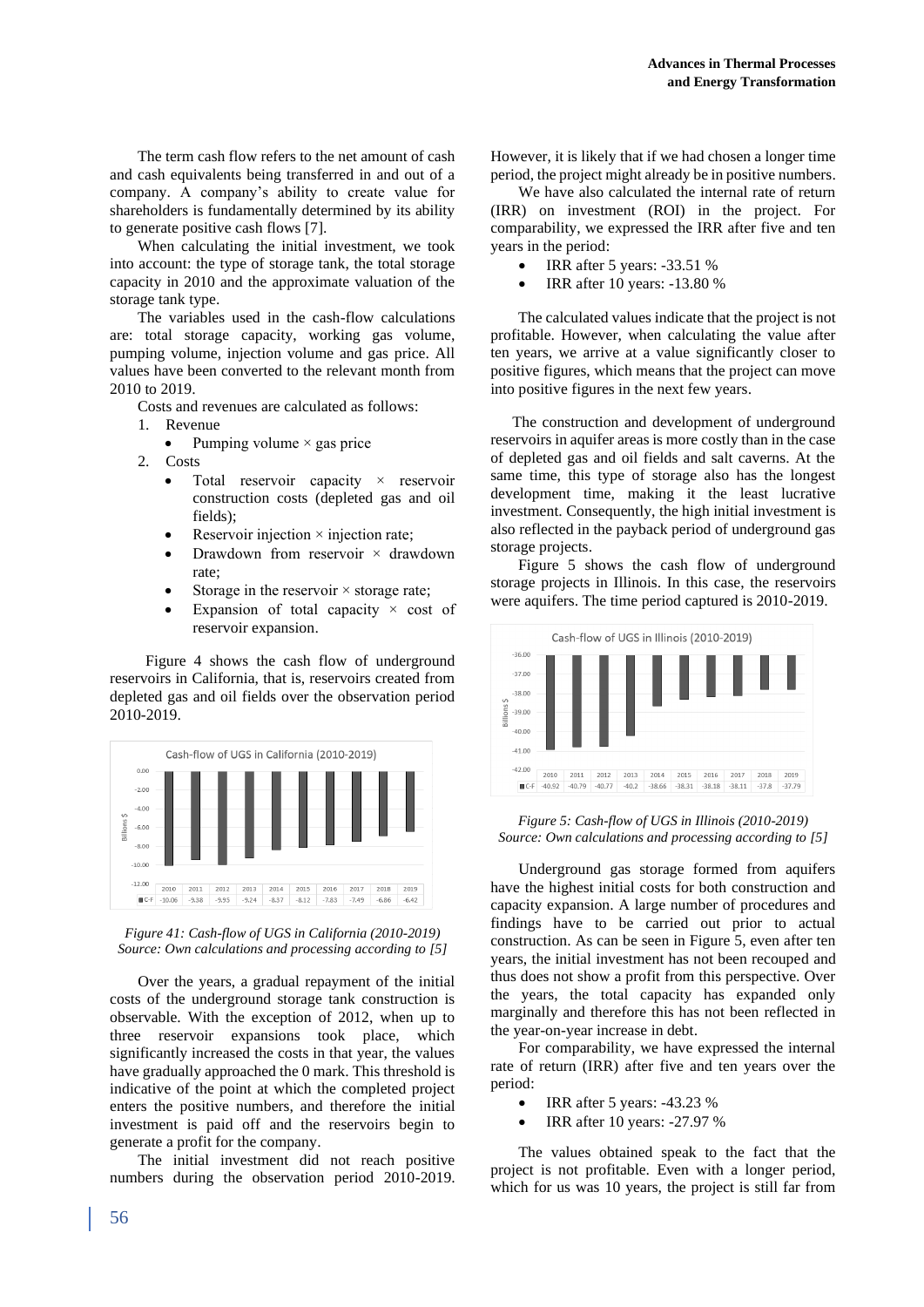being profitable for the companies. It is possible that if we were to consider a period twice as long, i.e. 20 years, perhaps the project would start to show a profit.

The cash-flow of underground gas storages created from salt caverns in the state of Texas is shown in Figure 6. We can observe that the project is still in negative numbers after ten years. However, it is important to point out that underground reservoirs created from salt caverns can inject and pump gas several times a year, which can generate more cash-flow in less time. Even though this project is still in negative numbers in the observation period, the difference between 2010 and 2019 is significant.



*Figure 6: Cash-flow of UGS in Texas (2010-2019) Source: Own calculations and processing according to [5]*

Again, we have expressed the internal rate of return as in the previous cases, after five and ten years:

- IRR after 5 years: -35.78 %
- IRR after 10 years: -16.86 %

The values obtained show that the project is not profitable even after ten years. Just as in the shorter period, for us 5 years, so also in the longer period - 10 years, the underground reservoirs created from the salt caves do not show a profit. However, the flexibility of a higher number of injections and drawdowns over the course of a year can provide a faster return on investment.

Financially, these projects are more challenging than depleted gas and oil fields. The initial investment is very high, but the ability to inject and pump at shorter intervals leads to high annual gas turnover, which significantly reduces operating costs.

## **4 Discussion**

From our analyses, we can say that the least costly and most geologically accessible and preferred form of underground natural gas storage are reservoirs created from depleted gas and oil fields. This form of storage is preferred by most of the world's leading natural gas producers. Initial costs are lower due to the proven ability to hold gas in the long term and the presence of a large number of existing wells. The projects are also financially relieved from exploration of the areas concerned. The suitability of these areas as storage areas is already known from history and so they do not need to be investigated in as much detail as other types of underground storage. The presence of natural gas that has never been extracted from these areas is one of the last advantages. In this case, this gas can act as a base gas, which is essential to maintain the efficiency of underground storage tanks for injection and pumping. In this way, savings can also be made in the injection of gas into the reservoirs, as only a fractional amount of gas needs to be injected.

Underground reservoirs created from depleted gas and oil fields need about 40% of the total capacity to store the base gas. Considering this hypothesis, this leaves roughly 60 % of the capacity to store working gas. This gas is injected into this type of reservoir during warm periods when the gas is not needed as much and pumped out during winter periods. This type of reservoir is suitable for long-term storage with a low deliverability rate when needed.

Although storage facilities in the State of California underwent an increase in their volumetric capacity during the 2010-2019 study period, we found a slight downward trend in the total amount of working and base gas. This speaks to the fact that utilization of these reservoirs has been slowly decreasing over the years and the reservoirs are not utilizing their full storage potential. For underground reservoirs created from depleted gas and oil fields, the return on initial investment appears to be the most acceptable option. Although the internal rate of return on initial investment did not translate into positive figures in the period under observation, the year-on-year change was observable and moved significantly closer to positive values.

The most financially expensive type of underground natural gas storage is aquifer storage. The initial investment is high because of the necessary tests that must be carried out before construction can begin. The characteristics of the terrain for gas storage must be reassessed. For this type of reservoirs, there are not enough wells existing from the past and the properties of these areas are not known as in the case of depleted gas and oil fields. These facts prolong the actual construction of underground storage tanks of this type and also push the initial costs into higher figures.

From our observation, we have concluded that underground reservoirs created from aquifers need large amounts of base gas. For the sustainability of injection and pumping efficiency, the base gas in reservoirs needs to account for up to 70 % of the total capacity. This finding detracts from the added value of this type of storage. For working gas, which can be realistically handled, only about 30 % of the total storage capacity remains.

Gas is injected into this type of storage during warm periods and pumped out during winter periods when market demand is highest. It is therefore a seasonal type of storage with a long deliverability period. The capacity of observed aquifer-derived storage in Illinois has varied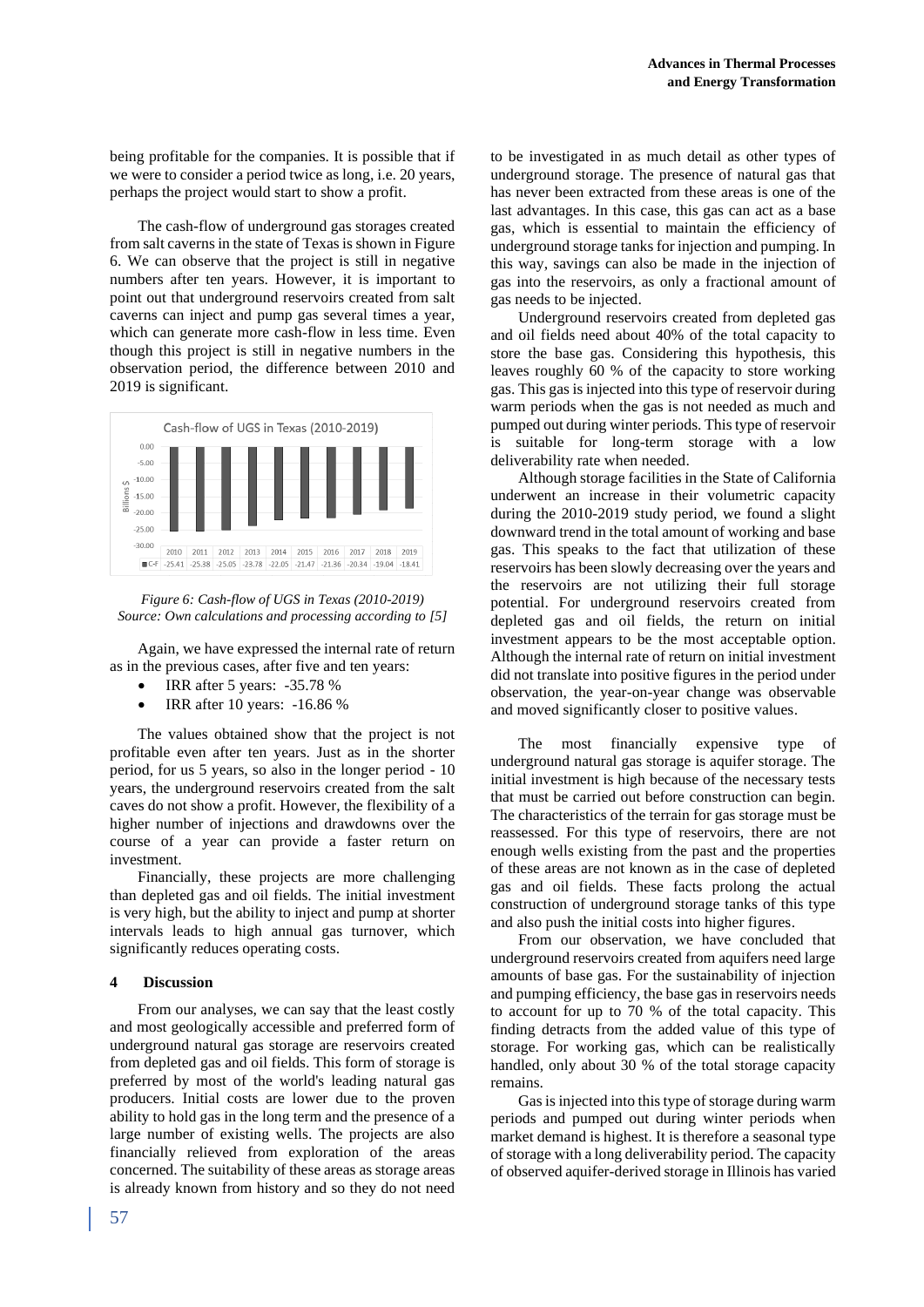minimally over the years. During warm periods when gas was injected into the reservoirs, the underground reservoirs reached near maximum capacity. The very slightly increasing linear trend shown shows that base and working gas are approaching maximum possible volume over time during the summer periods, thus using the reservoirs to near their full potential. Also for this type of reservoir we have expressed an internal rate of return on the initial investment. This was still in the very high negative figures after the observation period. The very high initial investment as well as the limited amount of working gas storage at the expense of the high base gas demand play the most important role. From our observation we can therefore conclude that this is the least economic form of gas storage.

Underground reservoirs created from salt caverns appear to be the most economically acceptable option for underground natural gas storage. The initial development costs are very high, as a lot of money needs to be spent on infrastructure development and modification of the underground space to exhibit the necessary characteristics to develop an underground storage facility.

After conducting an analysis on underground storage developed from salt caverns in the state of Texas, we concluded that this type of storage needs to be approximately 35 % filled with base gas to be able to maintain its efficiency. The remaining 65 % of the total capacity can be working gas.

The property that underground reservoirs formed from salt caverns are able to deliver gas in a short time interval makes them unique. This means that gas can be injected and pumped from the reservoirs several times a year. The ability to pump and inject multiple times a year generates a greater amount of cash flow than other types of reservoirs. Although the financial turnover is greater for this type, even for underground reservoirs created from salt caverns, we have not reached positive values for the internal rate of return on initial investment.

This type of reservoir also needs a relatively long period to show a profit. However, the ability to pump and inject gas several times a year speeds up the process, and this is a major economic advantage over other types of reservoirs. However, the market also needs reservoirs that can deliver volumes of gas to meet market demand throughout the year, which is precisely what underground reservoirs created from salt caverns are designed to do.

## **5 Conclusions**

Natural gas has found its place among other energy-intensive minerals in the world's energy mix. The characteristic of liquefaction and subsequent gasification makes this commodity more versatile in the market compared to other energy sources. This characteristic has allowed the development of various types of processing, transport and storage.

The aim of this paper was to provide a basic quantitative analysis and basic economic view of the three most common methods of underground storage of natural gas, namely in depleted oil and gas fields, in aquifers and in salt caverns. The analyses focused on the capacity utilisation of the selected storage types as well as on the calculation of the cash-flow and internal rate of return of the projects.

Based on the results obtained, we concluded that underground reservoirs created from aquifers are the most costly.

The most lucrative variant of underground storage are reservoirs created from depleted gas and oil fields, as the initial investment is the lowest compared to the other types. However, these are seasonal reservoirs with a long gas deliverability period.

For fluctuations in consumption, reservoirs created from salt caverns are the most important, as they have the characteristic of a short delivery time and can react the fastest to market fluctuations.

In the observation period 2010-2019, none of the initial investments were recovered and all the projects observed were loss-making. However, progress was visible for all three types of storage tanks. In percentage terms, the most significant progress was seen for reservoirs created from salt caverns, as the ability to produce higher cash-flow values multiple times per year also results in higher returns. Noticeably lower initial construction costs were also observed for reservoirs created from depleted gas and oil fields. Reservoirs created from aquifers fared the worst, as high initial costs pushed returns into higher numbers.

Based on the analysis, it can be assessed that although these projects are very costly to implement, the initial investment will pay off in the long run. However, there are a number of factors to take into account when building new underground gas storage, such as the proven gas reserves remaining on the Earth.